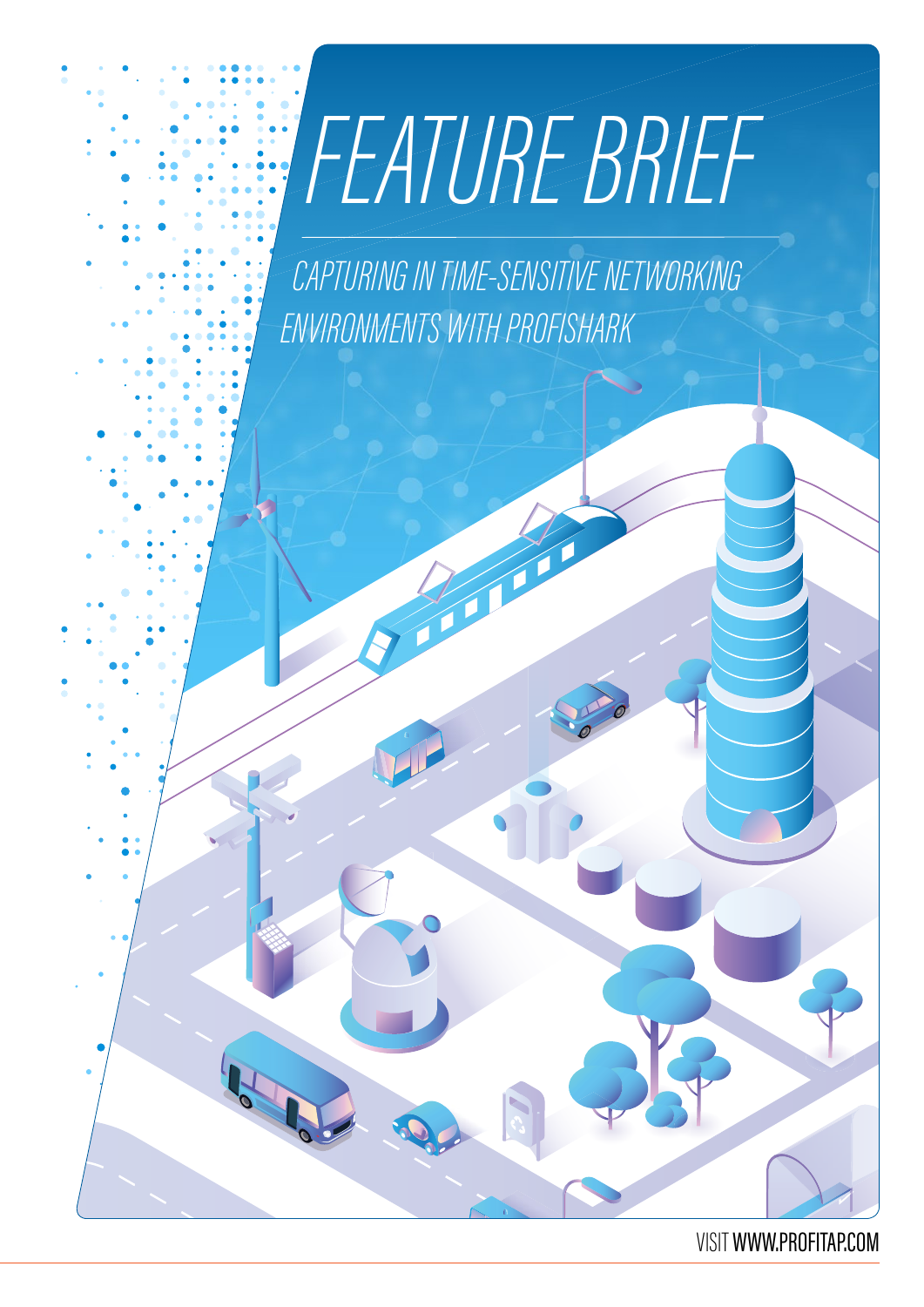*Time-Sensitive Networking (TSN) is a set of standards defining mechanisms for the time-sensitive transmission of data over Ethernet networks. Deterministic communication is critical to multiple industries (Audio Video Bridging, Automotive, Industrial and Power automation, Mobile Fronthaul Networks). The purpose of this feature brief is to demonstrate the benefit of ProfiShark in TSN environments and to describe its usage. In order to support TSN, a TAP has special requirements in terms of latency, jitter and capture capability.*

#### *Transparent in-line*

Like all Profitap's in-line TAPs, the ProfiShark is protocol agnostic and L1 passthrough for all frames, tags, and encapsulations. This includes preempted frames (IEEE 802.1Qbu/802.3br), fragmented and CRC-invalid frames.

The in-line latency and the jitter introduced by the in-line circuit is minimal, making it suitable for IEEE 802.1AS and 1588 v2.

| <b>Device</b>       | in-line pass-through |               |                 |  |  |
|---------------------|----------------------|---------------|-----------------|--|--|
|                     | Latency              | <b>Jitter</b> | L1 pass-through |  |  |
| ProfiShark 100M     | 2 <sub>ns</sub>      | 100 ps        | Yes             |  |  |
| ProfiShark 1G/1G+   | 400 ns               | $32$ ns       | Yes             |  |  |
| ProfiShark 10G/10G+ | $300$ ns             | $40$ ns       | Yes             |  |  |

### *Capture capability*

The ProfiShark 1G is capable of capturing any type of frame, including preempted frames (IEEE 802.1Qbu/802.3br), fragmented and CRC-invalid frames.

| Frame type                         | Preamble count | <b>SMD</b>               | <b>FCS</b>       |  |
|------------------------------------|----------------|--------------------------|------------------|--|
| <b>Standard / Express</b>          |                | 0xD5                     | <b>CRC</b>       |  |
| SMD-Ix Premptable frame start      |                | OxE6, Ox4C, Ox7F or OxB3 | CRC              |  |
| <b>SMD-Cx Non-initial fragment</b> |                | 0x61, 0x52, 0x9E or 0xAD | CRC ^ 0xFFFF0000 |  |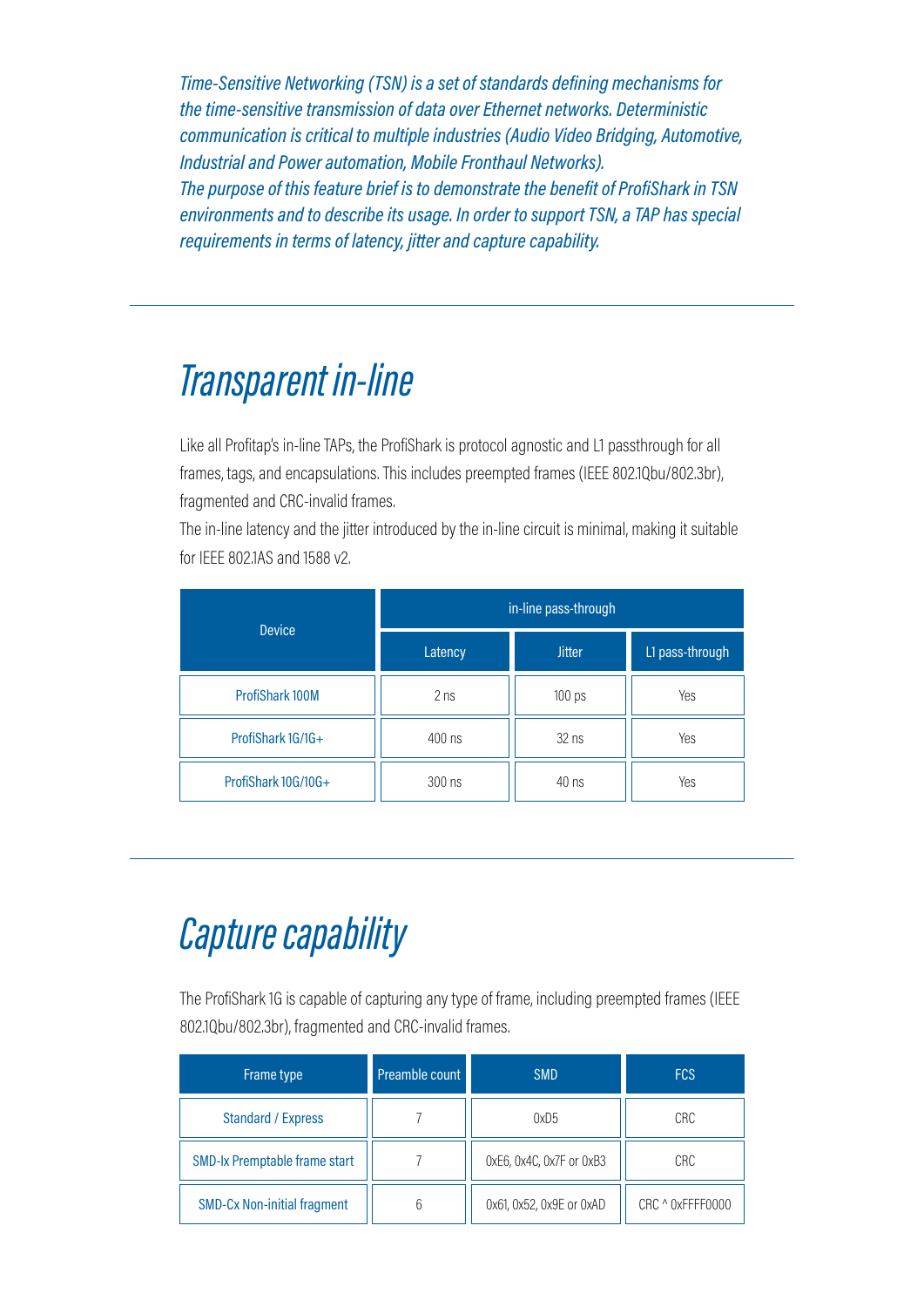Moreover, the ProfiShark Manager offers an option to capture the entire L1 Ethernet frame in direct capture. When 'capture full frames' option is enabled, the frames are captured with the preamble (0x55), the SMD and the CRC.

| <b>A</b> ProfiShark Manager - 2.5.34 |                                   |     |                                            |          |         |
|--------------------------------------|-----------------------------------|-----|--------------------------------------------|----------|---------|
| Counters                             | Charts                            | Log | Network Ports                              | Features | Capture |
|                                      | Direct Capture to File            |     | Output Capture File : D:/capture/cs.pcapng |          |         |
|                                      | Capture full frames : $\boxtimes$ |     |                                            |          |         |

*ProfiShark manager*

### *Wireshark Integration*

With 'capture full frames' option enabled, the PCAP-NG Link-Layer Header is set to LINKTYPE\_ ETHERNET\_MPACKET. This Link-Layer type is fully supported by Wireshark since 2.6.0 and allows proper dissection of L1 frames (see Wireshark view below). Once dissected, the additional L1 data is displayed in the Packet detail view and doesn't conflict with higher protocols. Additionally, fragmented preempted frames can be reassembled in Wireshark.

```
Frame 12: 72 bytes on wire (576 bits), 72 bytes captured (576 bits) on interface 2
▼ IEEE 802.3br Frame Preemption Protocol
  ▼ Preamble: 0x5555555555555555555
      SMD: 0xd5
    mData: fffffffffffff30e1712978780806000108000604000130e1...
    CRC: 0x8911bb09 [correct]
    [Checksum Status: Good]
Ethernet II, Src: HewlettP_29:78:78 (30:e1:71:29:78:78), Dst: Broadcast (ff:ff:ff:ff:ff:ff:ff
Address Resolution Protocol (request)
```
*WireShark Packet Detail*

The ProfiShark Manager offers different capture options. The different capture options and their effect are listed below.

| Preamble | SMD | <b>Destination</b><br>address | Source<br>address | <b>VLAN</b><br>Tag | Type/Length | Data/Payload | <b>CRC</b> | Original Frame                                             |
|----------|-----|-------------------------------|-------------------|--------------------|-------------|--------------|------------|------------------------------------------------------------|
| Preamble | SMD | <b>Destination</b><br>address | Source<br>address | <b>VLAN</b><br>Tag | Type/Length | Data/Payload | <b>CRC</b> | Captured Frame with "Capture full<br>frame" option enabled |
|          |     | <b>Destination</b><br>address | Source<br>address | <b>VLAN</b><br>Tag | Type/Length | Da           |            | Captured Frame with Slicing<br>option enabled              |
|          |     | <b>Destination</b><br>address | Source<br>address | <b>VLAN</b><br>Tag | Type/Length | Data/Payload | <b>CRC</b> | Captured Frame with "Keep CRC32"<br>option enabled         |
|          |     | <b>Destination</b><br>address | Source<br>address | <b>VLAN</b><br>Tag | Type/Length | Data/Payload |            | Default Capture Mode                                       |